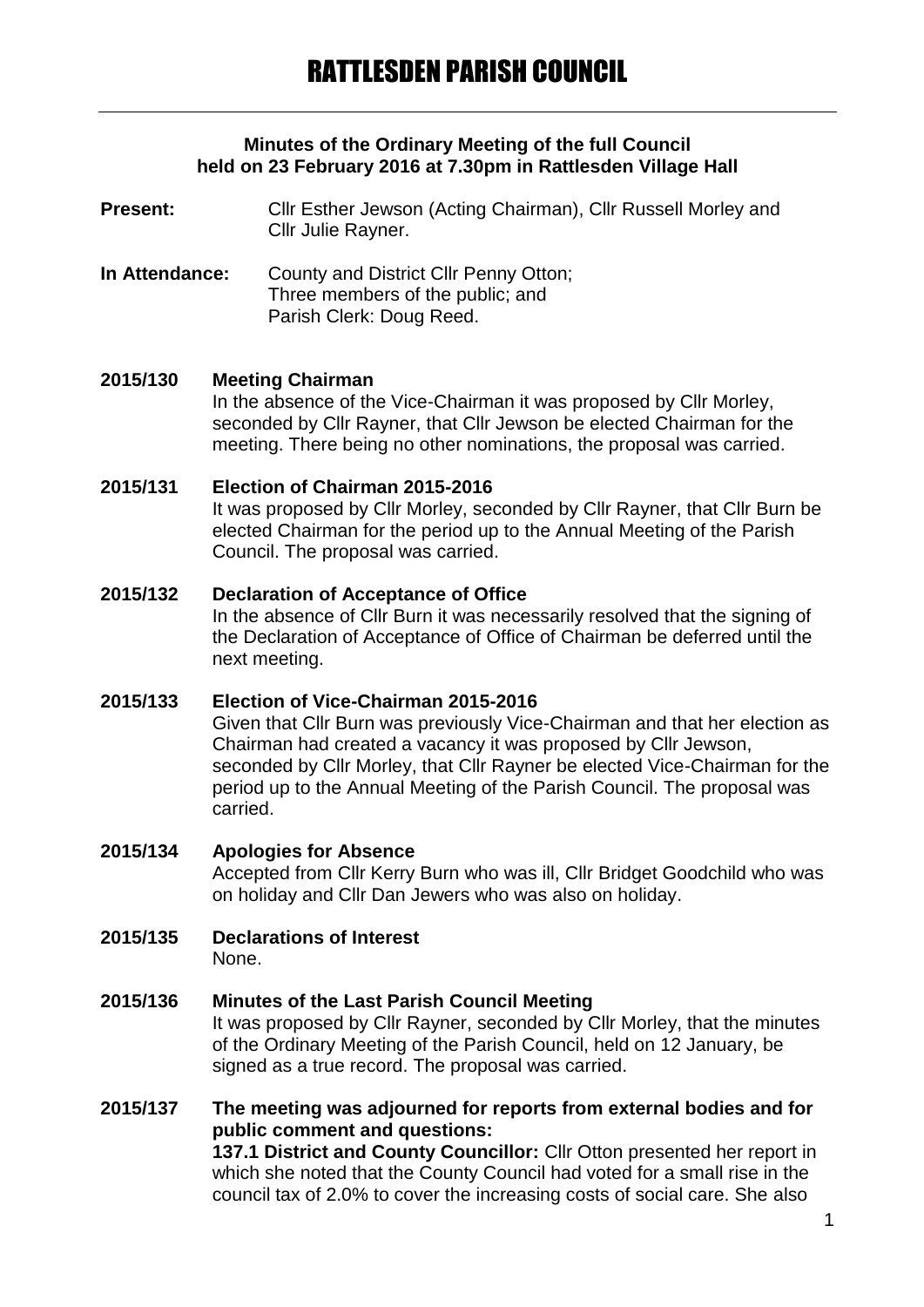highlighted problems with HGVs in High Town Green and with water flooding properties adjacent to the "Five Bells" footpath. On a positive note, she reported that a Parish Council bid for grit bins to be paid for by her Mid Suffolk District Council 'Locality Budget' had been successful and that this funding would be provided in the near future. Councillors thanked her for that money but raised concerns about the rise in the charge for a 'brown bin' which it was felt was unreasonable. She was asked to convey those concerns to the District Council.

**137.2 Public Discussion**: Thanks were expressed by both residents and councillors to the River Working Group. It was agreed unanimously that the members undertook excellent work on behalf of the village and that their efforts warranted appropriate recognition. On the matter of the painting of the railings in Lower Road, a resident kindly volunteered to lead the task and found immediate support from others present, including councillors. It was proposed by Cllr Morley, seconded by Cllr Rayner, that the Council make available up to £500.00 to fund the work. The proposal was carried. It was emphasised that a risk assessment needed to be carried out such that appropriate health and safety measures were in place when the work was undertaken.

## **Meeting resumed:**

## **2015/138 Parish Clerk's Report**

The Clerk's report was noted. While several items were covered elsewhere on the agenda, a query was raised regarding the intended campsite on Felsham Road. The Clerk confirmed that no response had been received from the owner of the site in response to the invitation to meet councillors to address concerns about what was planned. This was considered disappointing as the Council had been anxious to ensure the most beneficial outcome for all involved.

## **2015/139 Planning**

**139.1 Applications:** There were no new planning applications for the Council to consider.

**139.2 Decisions:** It was noted that applications 4266/15 and 4267/15 both concerning Quince Cottage, Church Path had been granted.

## **2015/140 Finance**

**140.1 Financial Report:** The report to 31 January was received. It was proposed by Cllr Jewson, seconded by Cllr Morley, that the reconciliation be approved and duly signed. The proposal was carried.

**140.2 Payments and Income:** It was proposed by Cllr Jewson, seconded by Cllr Morley, that the schedule of payments be approved. The proposal was carried. The schedule comprised the following:

- ◆ Litter-picker salary (February) £129.51;
- Clerk salary (February) £267.49;
- $\leftrightarrow$  PAYE (February) £66.80;
- The Felsham Gardeners cemetery grass-cutting £190.00;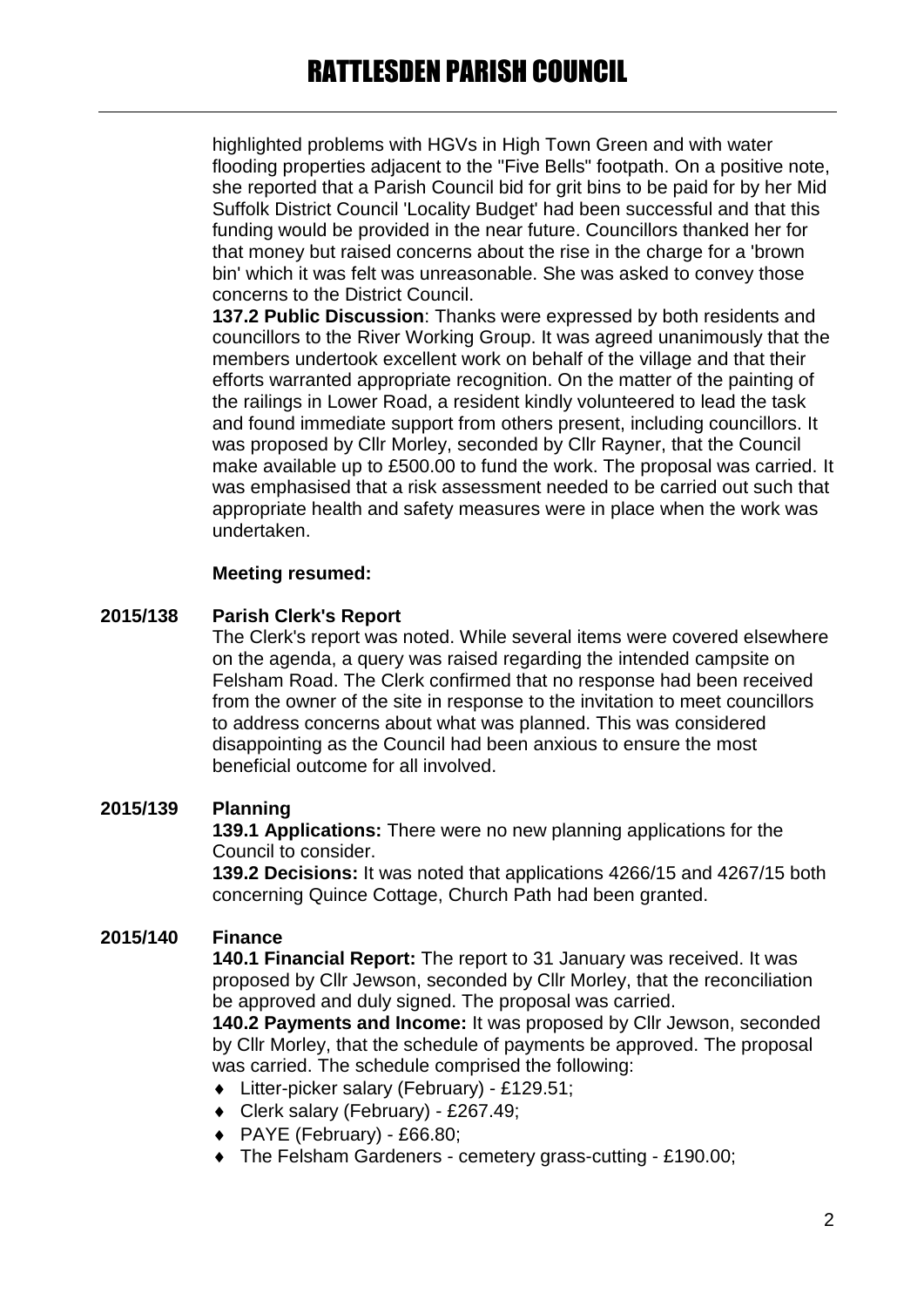- Lara Turner Architectural Services planning application work £335.92;
- Rattlesden Parochial Church Council contribution towards the printing costs of "Revelations" - £40.00;
- Mr Roger Heard 447th Bomber Group Memorial grass-cutting £37.50;
- ◆ Age UK Suffolk grant £50.00; and
- ◆ Mid Suffolk CAB grant £50.00.

In addition it was proposed by Cllr Morley, seconded by Cllr Jewson, that £113.53 be reimbursed to Chard Wadley for the cost of waders bought on behalf of the River Working Group. The purchase having been approved at the last Council meeting, the proposal was carried. Income received was duly noted as follows:

- ◆ Business account interest (January) £0.89;
- Business account interest (February £0.79; and
- ◆ Residents burial reservations £225.00.

**140.3 Audit Plan 2015-2016:** It was proposed by Cllr Morley, seconded by Cllr Jewson, that the Audit Plan, and the 'Terms of Engagement' for and appointment of an internal auditor be approved. The proposal was carried. It was further proposed by Cllr Morley, seconded by Cllr Rayner, that Mr Graham Reid be asked to carry out the internal audit of the Council for 2015-2016. The proposal was carried.

**140.4 External Audit 2017-2018:** Given advice from the Suffolk Association of Local Councils, this matter was deferred from the last meeting. Information received subsequently had indicated that the Council should opt in to the national arrangements being put in place for the fiveyear period from 2017-2018. Accordingly, it was proposed by Cllr Jewson, seconded by Cllr Rayner, that the Council enter the new arrangements under the Sector-led Body, Smaller Authorities**'** Audit Appointments Ltd. The proposal was carried.

## **2015/141 Council Governance**

**141.1 New Legislation, Codes or Regulatory Issues:** The Clerk noted that the Public Contracts Regulations 2015 were now in force and would mean some changes for standing orders which would be updated as soon as further details had been received from the Suffolk Association of Local Councils.

**141.2 Risk Register, Policies and Internal Controls:** There were no decisions or actions which impacted upon the Council risk register, policies or internal controls.

**141.3 Publication Scheme:** It was felt that further time needed to be allowed for councillors to review the draft and so this item was deferred until the next meeting.

## **2015/142 Correspondence**

Further to the list as presented, it was noted that no response had yet been received from Rudlings Wakelam Solicitors regarding the recent concerns over how that company had handled the matter of conveyancing relating to the Cemetery extension. However, further to enquiries by the Clerk, it had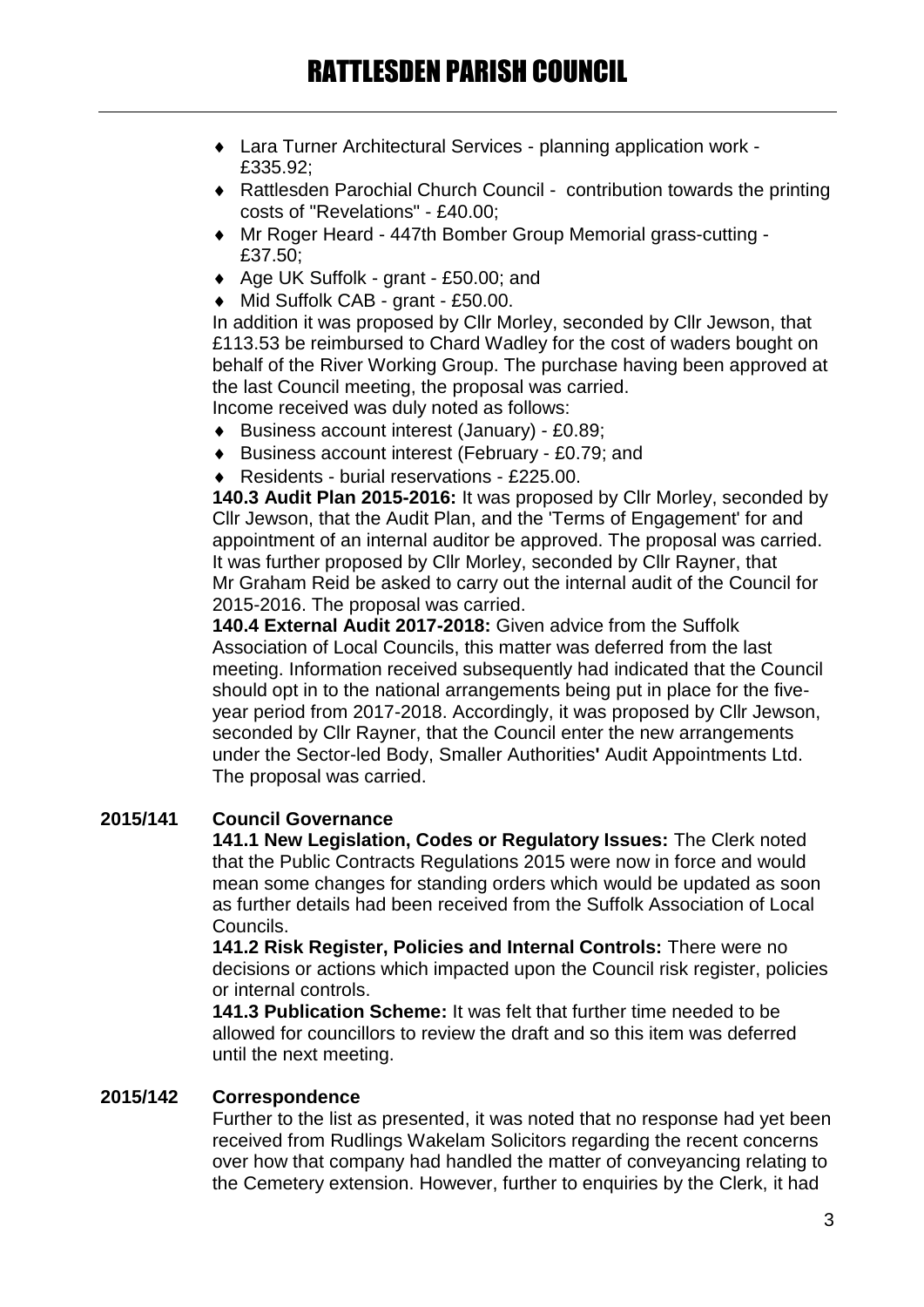been confirmed that a reply would be received by 26 February. In other matters, information about an initiative entitled "Suffolk Year of Walking" would be passed to the Footpath Officer in case of any interest; and it was agreed that an event hosted by Suffolk Record Office entitled "Celebrate Our Heritage and Our Future" be attended by two councillors. Information about the latter would be circulated to ascertain interest.

## **2015/143 Queen's 90th Birthday**

With the Community Council indicating that it was not planning any activities for the celebrations but with a joint event being organised between the Community Shop and "Five Bells" public house, it was resolved that the Council seeks to support the latter in whatever way was most appropriate. Cllr Rayner was asked to speak with the organisers to see how the Council might become involved.

### **2015/144 Street Signs - Church Path**

Based upon feedback following a site visit, councillors remained convinced that the formal street signs offered by Mid Suffolk District Council would be an eyesore. However, it was agreed that signs would be helpful but should be, as suggested originally, more in-keeping with the Conservation Area. Cllr Jewson kindly offered to investigate options and costs.

### **2015/145 Common Land**

Further to the decision at the last Council meeting, Prettys Solicitors advised that the initial cost estimate was for determining the ownership of one piece of common land rather than all six in and around the village with no known owners. The revised quotation for the work was £2,000.00 plus disbursements plus VAT. Acknowledging that the Council needed to determine the position against future planning and other considerations, it was proposed by Cllr Morley, seconded by Cllr Rayner, that Prettys Solicitors be engaged to undertake the work at the revised quotation. The proposal was carried.

### **2015/146 Village Railings**

This matter had already been reviewed and action taken during public discussion (minute 2015/137.2 refers).

## **2015/147 Annual Parish Meeting**

It was recognised that the Annual Parish Meeting needed to be revitalised to stimulate attendance and interest. Otherwise, it was in danger of becoming the same each year with no real outcomes. It was suggested that a keynote speaker be identified of topical or local interest, and Rattlesden organisations invited to offer posters/notices or 'trade stands' about their activities and personnel. If refreshments were also offered then attendees might view and discuss what was on offer in the village over drinks and some food. It was agreed that ideas for potential speakers be considered further and arrangements for the event confirmed at the next Council meeting.